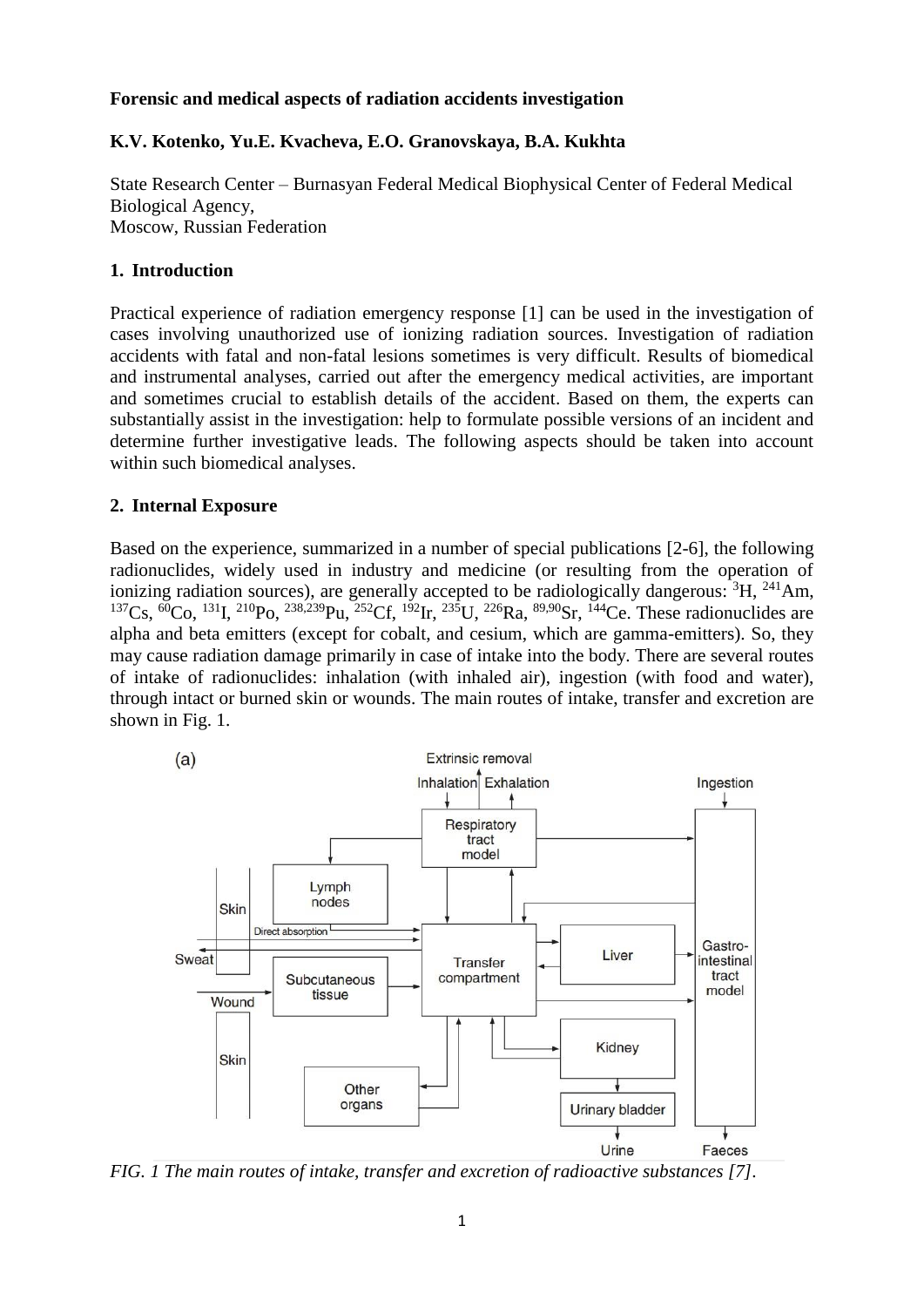In case of inhalation of radioisotopes the degree and nature of lesions of respiratory organs depend primarily on absorbability of them across the air-blood barrier after deposition on the surface of respiratory tract. It is directly related to the type of an incorporated radioactive chemical compound. There are three types of chemical compounds in terms of rate of transition of the deposited radioactive material into the internal environment of the body: F fast, M - medium, S - slow [8]. Hardly soluble radioactive substances or their compounds are partly removed from the airways with mucus due to work of the ciliated epithelium. The rest is retained in the lung tissue and has mainly local effect, which can lead to development of deterministic or stochastic effects of varying severity.

In case of contact with intact skin radioactive substances cause local injuries. The rate of their development and severity depend on the absorbed dose and the rate of absorption of the radioactive material.

In cases of intake of radioactive substances through the gastrointestinal tract the following facts must be considered. Substances with low absorption ability (less than 5%) have mainly local effect. Well-absorbed radioisotopes (15-20%) are transferred into the blood and then uniformly distributed throughout the body or selectively concentrated in organs and tissues of main deposition (organotropic) [9-11].  $^{137}Cs$ , <sup>3</sup>H and <sup>210</sup>Po are usually uniformly distributed throughout the body.  $^{238,239}$ Pu,  $^{241}$ Am,  $^{89,90}$ Sr,  $^{235,234,238}$ U,  $^{224,226}$ Ra,  $^{131}$ I are organotropic radionuclides. The organotropic radionuclides can be divided into the following groups: (1) osteotropic, (2) mainly deposited in liver and bones. A number of radioisotopes with low absorption ability can cause ulcero-necrotic changes in the gastrointestinal tract in case of ingestion.

In particular,  $^{144}$ Ce oftener affects distal small intestine,  $^{241}$ Am - duodenum and small intestine, <sup>239</sup>Pu - colon. Also, keep in mind that there is no system failure of blood and gonads in cases of ingestion intake of radionuclides not combined with external irradiation.

When transferred into the blood through skin, lungs or intestines radioactive substances selectively concentrate in organs of main deposition. So, the signs of internal radiation lesions due to accumulation can be observed in clinical and pathological-anatomical characteristics of radiation sickness caused mainly by internal exposure.

In particular, 90% of the radioactive strontium is deposited in bones, predominantly in metaphyses of long bones and a spongy layer of trabecular bones (e.g. in sternum), causing even in the early days deep distortion and suppression of normal physiological bone formation, which does not occur in case of acute radiation disease due to external exposure.

 $131$ I is rapidly accumulated in the thyroid regardless of intake pathway. One can observe extensive hemorrhages in soft tissues of neck and in thyroid, destructive changes up to focal or total necrosis of thyroid parenchyma (bleedings occurring at the beginning of radiation disease are usually mild).

In case of intake of transuranic elements (Pu and Am) up to 90% of the total activity transferred into blood is deposited in liver, and to a lesser extent in kidney.  $137Cs$  is predominantly deposited in heart muscle. So, lesions of mentioned organs can be observed at autopsy.

If intake of radioactive substances is suspected (or there is reliable information), it is important to confirm this information using *in vivo* or *in vitro* analyses in order to determine pattern of distribution of radionuclides through tissues and organs of the body and level of their radioactivity.

In order to assess intake of radioactive material and internal dose it is necessary to have the following:

(1) Metrologically certified procedures of radiochemical analysis, including the analyses selective to the required radionuclides;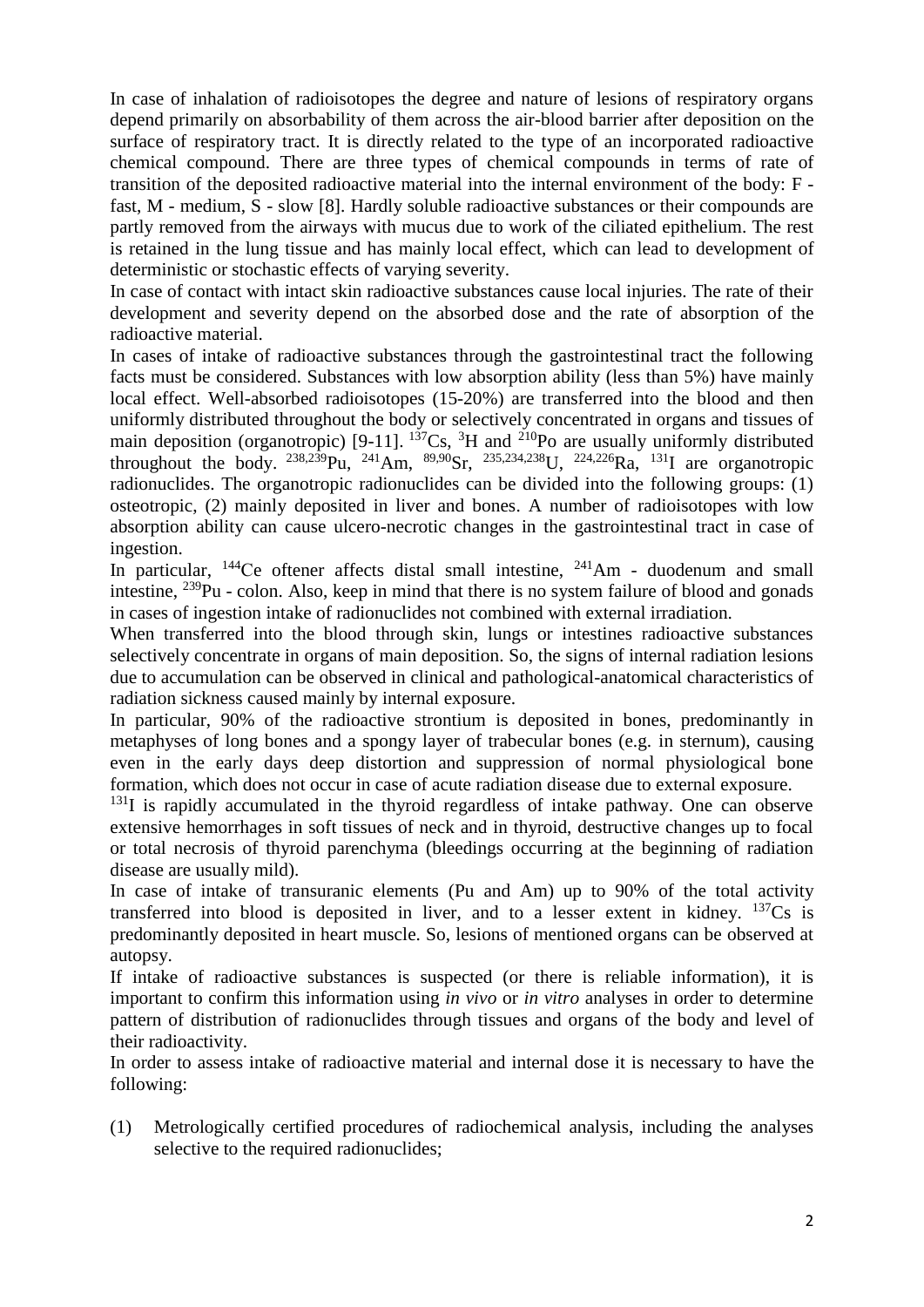- (2) Accepted measuring instruments, including whole body counters, radiometers and spectrometers;
- (3) Verified computational techniques, including the techniques using the Monte Carlo method;
- (4) Specialized software that allows you to assess the intake and doses. In addition, the specialists should have the research protocols approved by the relevant authorities. Sampling and subsequent analysis according should be carried out in accordance with such protocols.

In cases of suspected intake of gamma emitters first of all a survey using whole body counter should be carried out (*in vivo* analyses). If intake of beta-or alpha-emitters is suspected biophysical studies come to the fore (*in vitro* analyses using the appropriate equipment: radiometers for measuring of total alpha and beta activity, alpha- and beta- spectrometers, LS (liquid scintillator) spectrometers, mass spectrometers). The procedure of sampling is very important for biophysical analyses. Sampling of organs must be performed in accordance with the anatomical standard: pieces of organs and tissues (weight not less than 30-50 g) should be taken with clean tools and put in chemically clean vessels without using fixative, the vessels should be tightly closed and sealed. The analysis of biological secretions: nasal swabs, samples of feces and urine, for the content of radioactive substances is of particular importance while patient examination. Biophysical analysis of urine and feces is efficient in terms of assessing the levels of intake and retention. Excretion of radionuclides with urine or feces is irregular. So, the daily amount of excreta for several consecutive days should be collected. Use clean, tightly sealed containers.

Intake and internal dose can be assessed on the basis of the measured levels of excretion and retention using the published models of biokinetics of radionuclides, similar to the one shown in Fig. 1. Moreover, in some cases, certain assumptions about the nature of a radioactive substance and timing of intake can be made.

## **3. External exposure**

In case of external exposure, different conditions of irradiation have different effects on clinical and anatomical characteristics of radiation injury. This is due either to a different degree of severity of pathoanatomical changes or specific localization of the most pronounced effects, or various sequels of the prior disease (e.g., infection).

It is important to consider qualitative and quantitative characteristics of pathological processes in order to help assessing the morphophysiological picture. It is necessary to assess the full range of different conditions, which could cause the main damage.

In emergency situations absorbed dose of ionizing radiation for each case of radiation injury sometimes is not known. At the same time, such information is necessary. Instrumental (eg, EPR spectrometry, phantom modeling) and medical and biological methods can be used to get such estimates In fatal case, if no measurements or estimates of levels of external doses are available, pathologist or forensic expert performing autopsy of a person died from radiation sickness (or if radiation sickness suspected) should try to estimate absorbed dose on the basis of pathoanatomical changes.

To date a number of methods of biological dosimetry, which allow rather accurate assessing of total and local absorbed doses on the basis of early reactions of an irradiated person, have been developed. Objective criteria such as rate of development, type and extent of chromosomal damages in red blood cells, skin reaction (primarily its severity on different areas of skin should be estimated) are used for this purpose.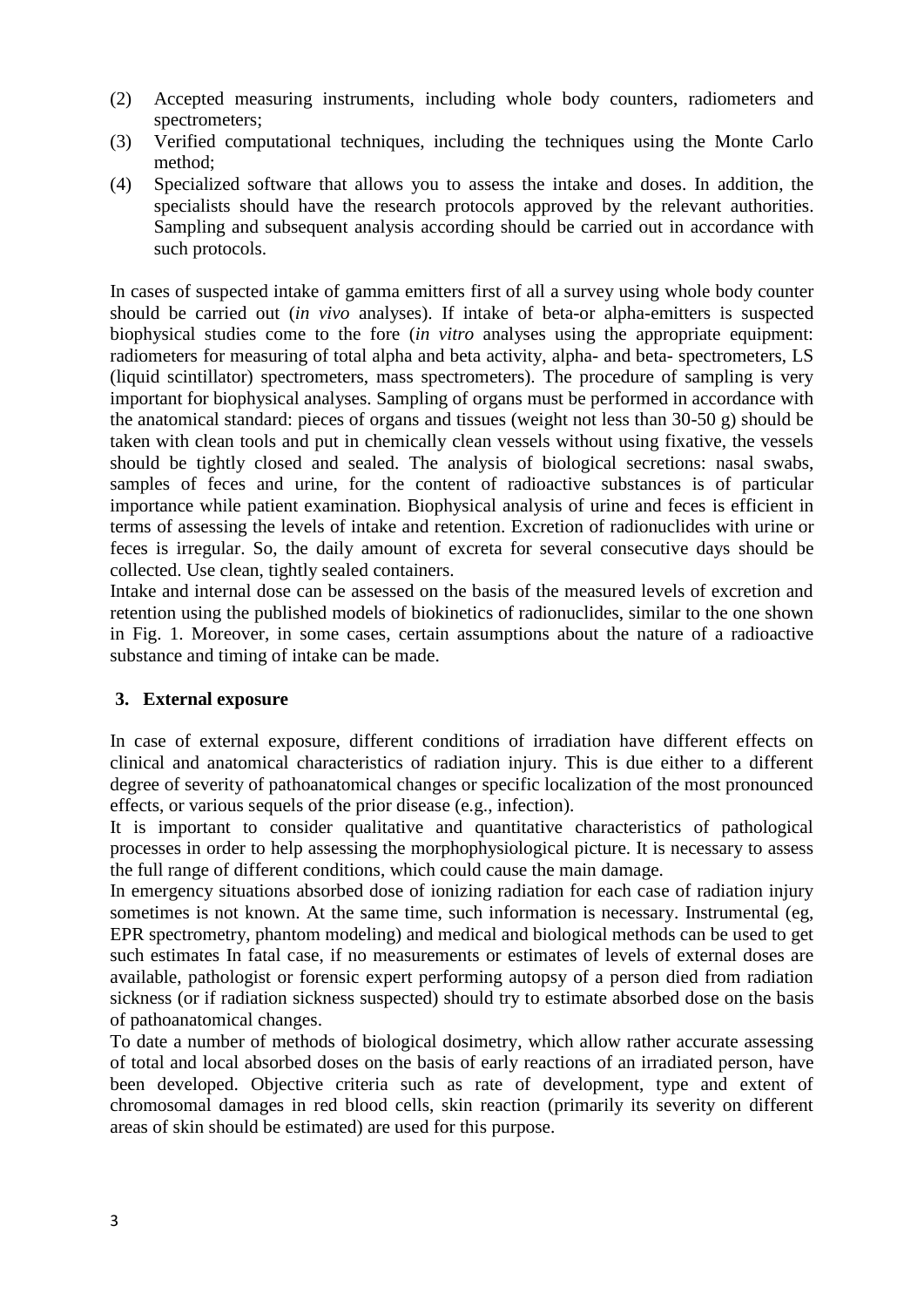There are unlimited variants of non-uniform exposure with a primary direct effect of ionizing radiation on a particular part of the body. So, it is important to identify the basic scenarios where the absorbed dose to head, chest, abdomen or limbs is maximal:

- ─ In cases of non-uniform external radiation exposure a pathologist should take into account that an isolated or predominant exposure of head to large dose leads to lesion of its skin, mucous membranes of mouth and nose, eyes and brain;
- ─ Irradiation of chest results in lesion of lungs, heart muscle, spine (with peripheral spinal disorders), bone marrow of sternum and vertebras;
- Irradiation of abdomen and pelvis results in lesions of small intestine up to development of ulcero-necrotic changes and peritonitis. Sometimes it may result in lesion of colon and other internal organs, e.g. kidneys;
- Irradiation of limbs results in lesions of skin and skeletal muscles.

Macroscopic and especially microscopic examination of hemopoietic organs of a deceased is of particular importance in order to establish presence / absence of significant differences in condition of bone marrow, taken from different parts of the body, as well as the discrepancy between severity of suppression of hematopoiesis and characteristics of peripheral blood.

An example of non-uniform gamma exposure resulted in a massive heavy lesion of intestine (120-160 Gy), spine (50 Gy) and lumbar spine is the case of radiation injure described by N.A.Kraevskiy, 1962 [12]. Aplastic anemia in vertebral bone marrow combined with normal content of hematopoietic parenchyma of other skeleton sites was observed.

The period of time passed after radiation injury can be assessed on the basis of morphological characteristics of bone marrow. Under doses at which the hematopoietic form of radiation sickness takes place, the elements of stroma and plasma cells dominate in cellular composition in the first 2-3 weeks of the disease. Later, after 4 weeks, granular lymphocytes appear. Then morphological signs of early recovery can be observed: the number of hematopoietic stem cells and mitosis increase [13].

Using modern immunomorphological methods of staining of bone marrow sections an expert can make a rough estimation of radiation injury severity. Under the doses within "marrow failure" range (1-10 Gy) the number of dying cells is low - an average of 4-5 in a field of view of a microscope. Under higher doses (intestinal and cerebral form of radiation sickness) - cell death exceeds 50% [14].

# **4. Conclusion**

Thus, a lot of questions traditionally asked experts by investigating authorities can be answered on the basis of the assessment of nature and severity of lesions observed on corpse or body of survivor. They are the following:

- Diagnostics of radiation injures and making decision on possibility or impossibility of development of such lesions under conditions specified in a case files;
- ─ Determination of period of time passed after radiation accident and mechanism of radiation injury development in order to reconstruct circumstances of a case;
- Assessment of exposure conditions, intake of radioactive material, levels and rates of external and internal doses, etc.

Within the investigation of radiation accidents biomedical analyses are necessary. They should be performed to ensure objectivity and scientific relevance of expert's conclusions.